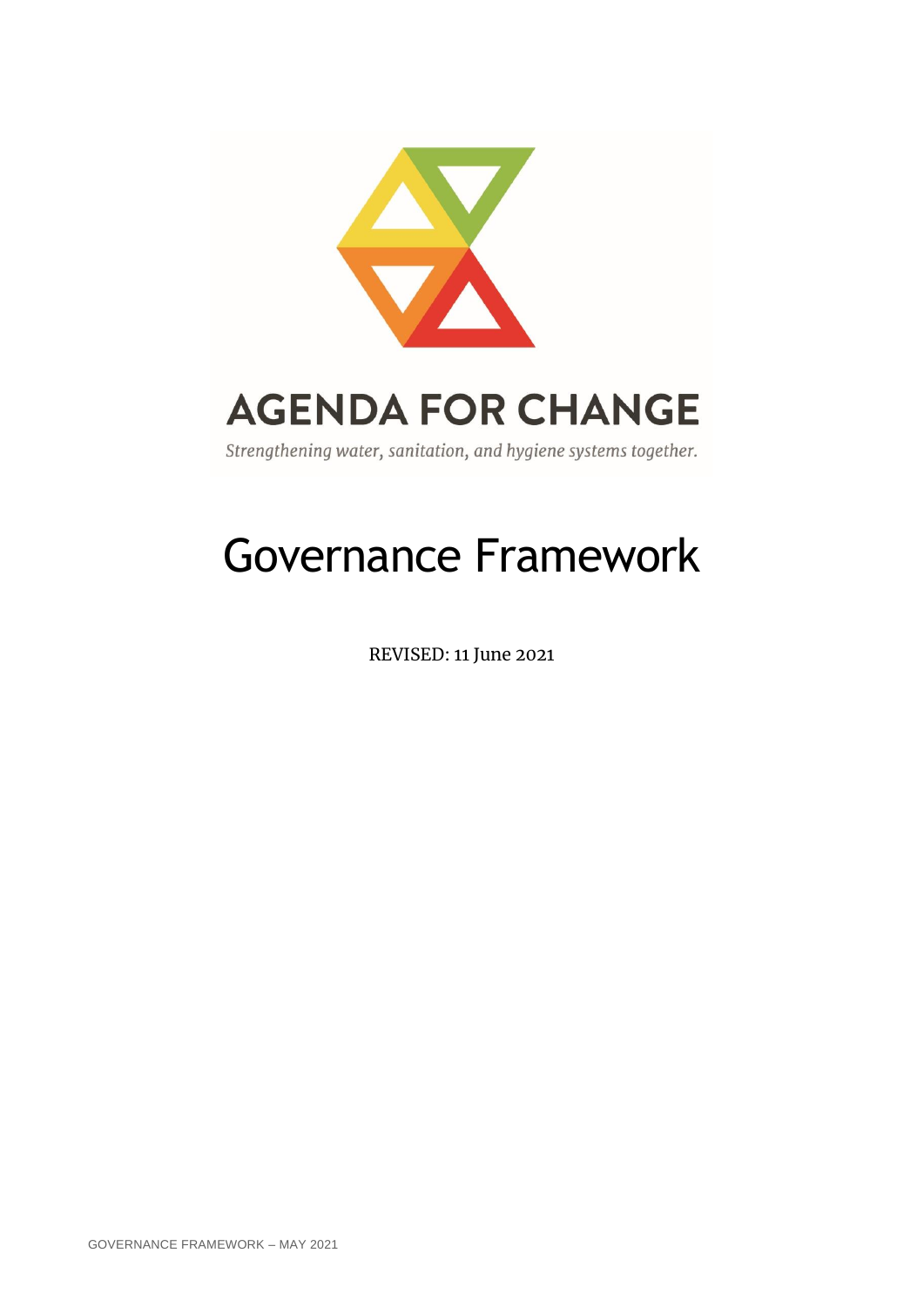### Contents

| 1.               |  |
|------------------|--|
| 2.               |  |
|                  |  |
|                  |  |
|                  |  |
| $\overline{3}$ . |  |
|                  |  |
|                  |  |
|                  |  |
| 4.               |  |
| 5.               |  |
| 6.               |  |
|                  |  |
|                  |  |
|                  |  |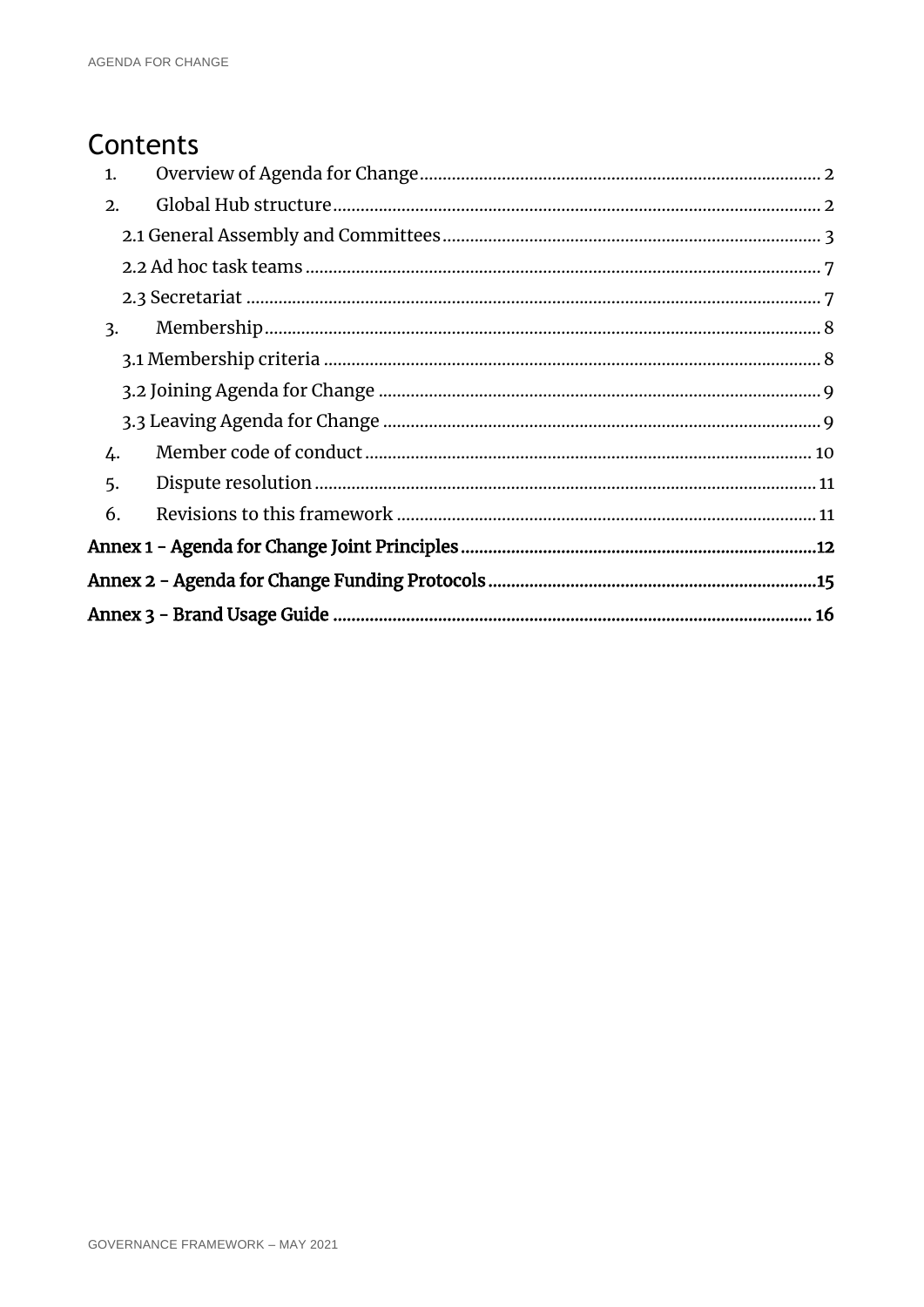#### <span id="page-2-0"></span>1. Overview of Agenda for Change

Established in May 2015, Agenda for Change is a collaboration of like-minded organizations (members) that have adopted a set of common principles and approaches. Our members work collectively to advocate for, and support national and local governments in, strengthening the water, sanitation, and hygiene (WASH) systems required to deliver universal, sustained access as outlined under Sustainable Development Goal 6<sup>1</sup>.

By 2030, Agenda for Change wants to ensure that strong WASH systems are in place everywhere, and that future populations have access to WASH services forever. Thus, Agenda for Change is encouraging our members and other WASH systems actors to collaboratively strengthen national and local systems in every country where they are engaging in WASH activities (see Figure 1).

#### Figure 1 Agenda for Change theory of change and action



Our renewed vision for 2030 is that Agenda for Change members support each other in collaboration and encourage other systems actors to do the same in each country, ultimately supporting governments to lead achievements towards SDG 6. In other words, we will work to make collective action for WASH systems strengthening the norm.

#### <span id="page-2-1"></span>2. Global Hub structure

-

Agenda for Change is not a registered or independent entity. We do not aspire to have Agenda for Change-branded efforts in every country. Rather, we see the collaboration and its members as catalysts of collaborative system change and supporters of existing local and global networks, platforms, and priorities.

<sup>&</sup>lt;sup>1</sup> Systems strengthening terms can be found in the onlin[e glossary.](https://washagendaforchange.org/glossary/)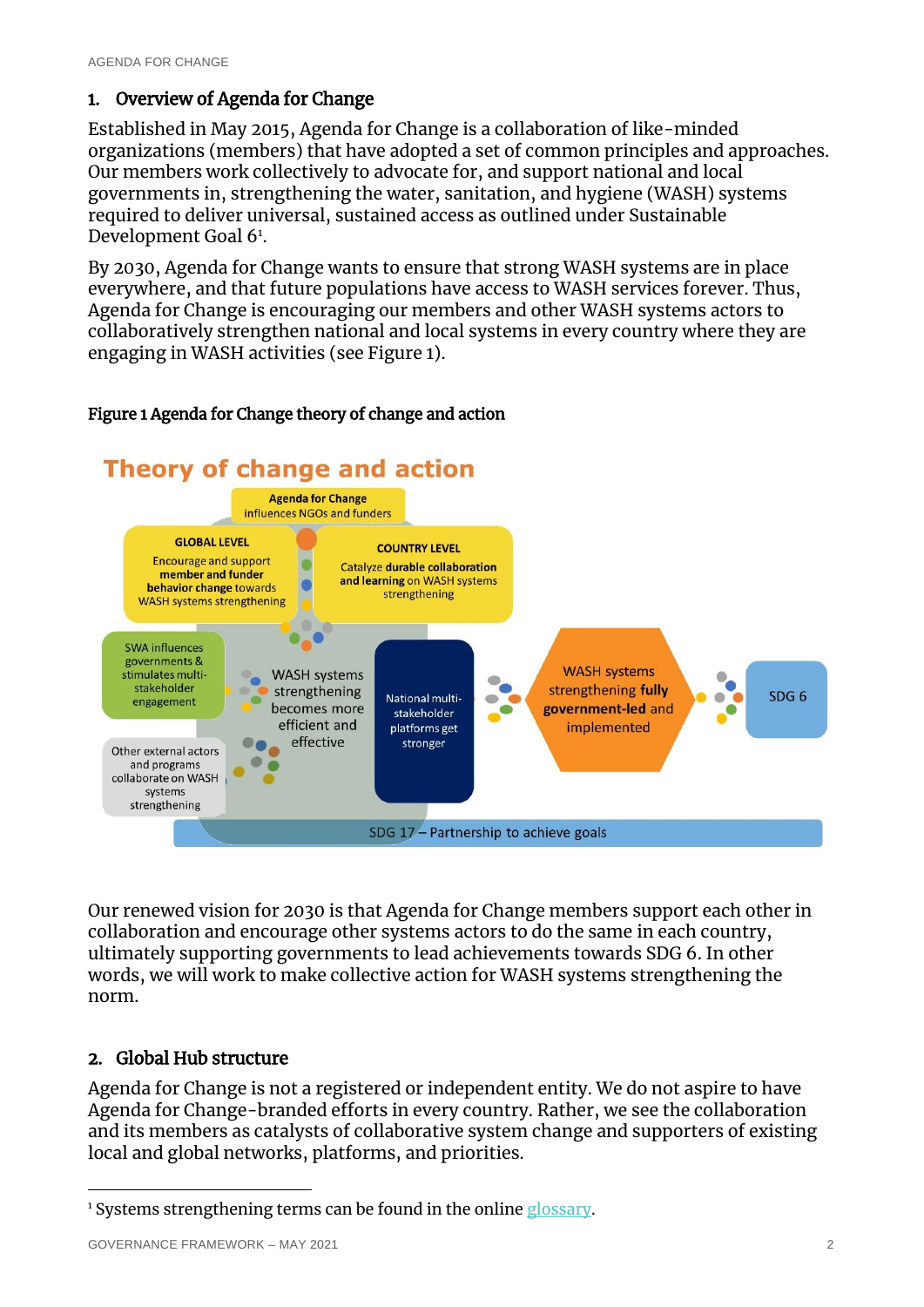Agenda for Change is governed by a Global Hub (see Figure 1) comprising a General Assembly, Executive Committee, Membership Committee, and Secretariat.

Country collaborations are made up of two or more members and other local stakeholders working together on systems strengthening; the number is likely to vary over time.

The Secretariat consists of staff hired by the hosting member(s) (see Section 2.3). The Executive Committee can decide to add Secretariat staff and modify roles as needed to achieve strategic objectives if available budget allows.

The General Assembly can identify time-limited tasks to be completed by small temporary teams composed of in-kind contributions by willing representatives of Agenda for Change members.

The Secretariat will support matchmaking for technical assistance as needed.

#### Figure 2. Agenda for Change Global Hub Structure



#### <span id="page-3-0"></span>2.1 General Assembly and Committees

Agenda for Change has two governing bodies: a General Assembly, which will make strategic decisions on behalf of the collaboration, and an Executive Committee, which will make operational decisions to carry out the strategy. A Membership Committee will guide the General Assembly in identifying and screening potential new members. The Executive Committee can create additional committees as needed.

#### 2.1.1 General Assembly

The General Assembly is made up of:

- One representative from each member organization (organizational representative)
- One representative from each country collaboration (defined as two or more Agenda for Change members and other local stakeholders in a country purposefully working together on WASH systems strengthening)

#### General Assembly roles and responsibilities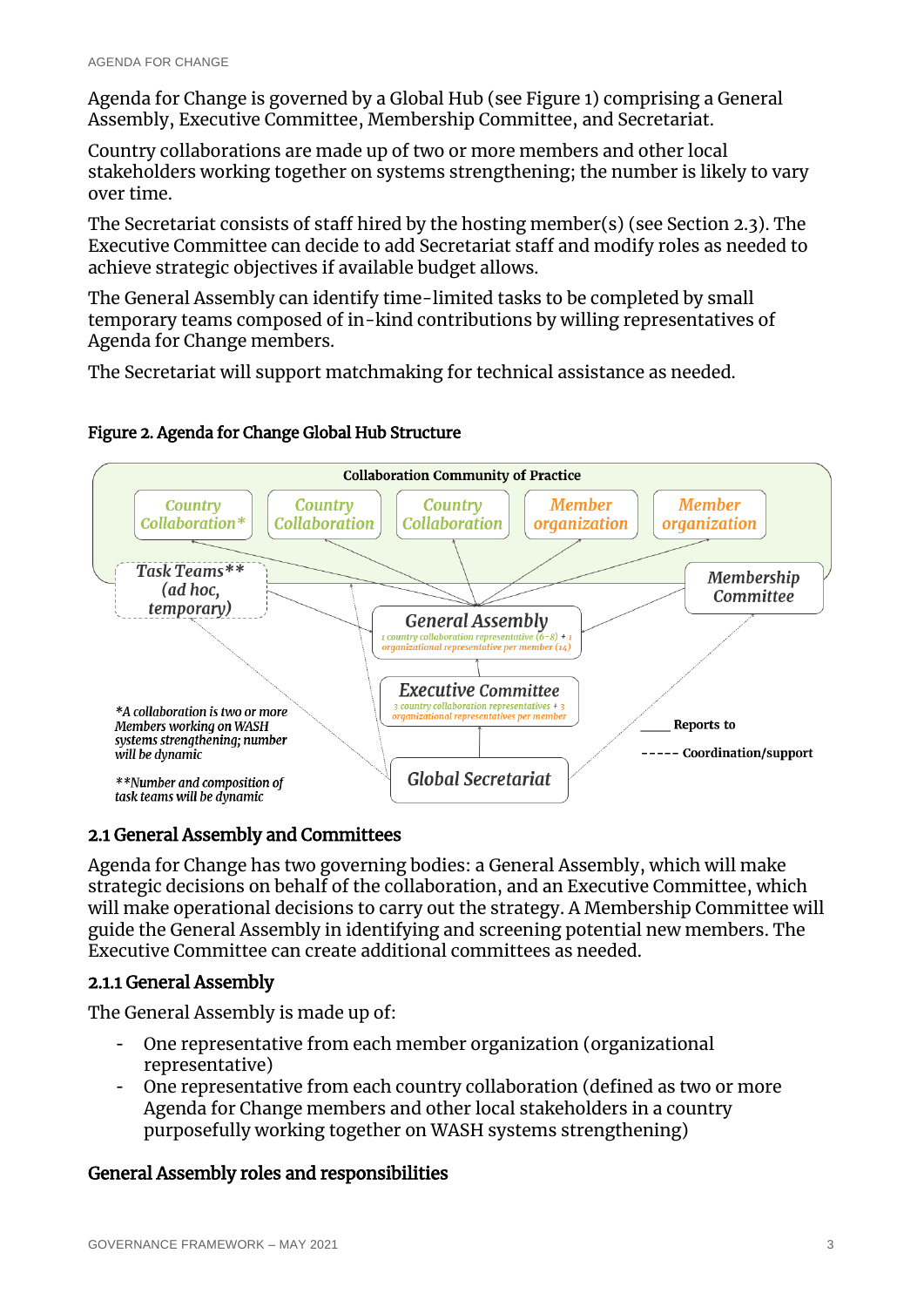The role of the General Assembly is to serve as a strategic decision-making body for Agenda for Change. The General Assembly meets every two months. Responsibilities include:

- Developing a shared vision and associated strategy
- Providing guidance for and approving strategic plans, work plans, budgets, and governance framework developed by the Executive Committee
- Holding members accountable for their contributions
- Reviewing the progress of the Agenda for Change collaboration
- Furthering the mission of Agenda for Change by sharing the messages and evidence from the collaboration with key sector players and at different events
- Supporting and overseeing the Agenda for Change membership base by:
	- Reviewing criteria upon which member activities can be identified as coming under the aegis of the collaboration
	- Mediating challenges across organizations
	- Providing political support for staff in countries and globally to engage in Agenda for Change

#### General Assembly decision making protocols

- The General Assembly shall strive to make decisions by consensus. Where consensus cannot be reached, decisions will be taken based on a two-thirds majority vote.
- Once decisions are taken, they should be recorded in the General Assembly meeting summary and assumed as final. Only if significant information comes to light that may influence the outcome of the decision should it be revisited.
- If General Assembly members are unable to participate in a decision (due to absence or having declared a conflict of interest), they shall accept and adopt the decision of the consensus or majority.
- Decisions that directly affect a specific member should not be taken unless the organization's representative is present.
- Decisions that need to be made between General Assembly meetings shall be made by email generally on a no-objection, time-limited basis unless otherwise determined.
- The Global Hub budget shall be approved at the last General Assembly meeting, of each year.

#### General Assembly representative nomination process

The normal nomination process will take place at the annual General Assembly meeting, typically held in September or October. Special nominations (e.g., if a General Assembly representative leaves the member organization or changes roles) can take place via email to the General Assembly Chair.

- Each member organization will nominate one person with decision-making authority within their organizations (e.g., WASH Team Director, CEO) for the General Assembly. This person does not have to be based at the central/global/headquarters level.
- The Agenda for Change member representatives within each country collaboration will nominate one Agenda for Change member representative for the General Assembly.
- A newly formed collaboration in a country can request to be represented on the General Assembly by notifying the Secretariat with a simple letter of agreement ("to collaborate").
- All nominees shall become General Assembly representatives.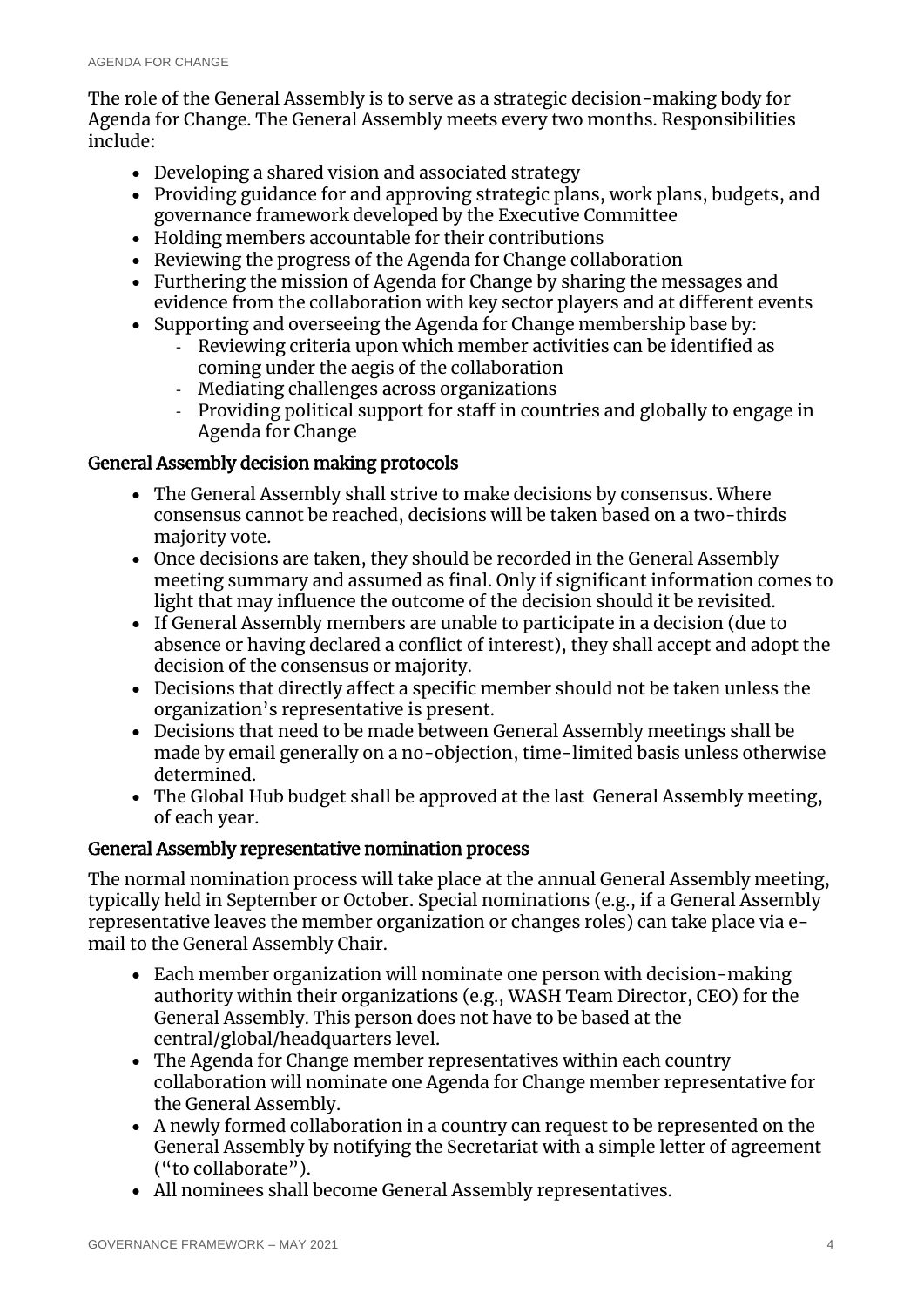#### General Assembly operational modalities

- There are no term limits for General Assembly representatives. Where the organization has enough staff for turnover, the expected commitment is two years, no more than two consecutive terms. When a country collaboration ends, the representative will leave the General Assembly.
- Representatives may not receive remuneration from Agenda for Change for their work on the General Assembly.
- The nominated representative is expected to attend all General Assembly calls and meetings for consistency. However, in the rare case that a representative is unable to attend, another representative from the member organization or country collaboration, as relevant, may act as proxy.
- General Assembly representatives shall serve the best interests of the Agenda for Change collaboration (not their individual organization). Where the interests of the collaboration and the member conflict, the representative shall withdraw from participation on that issue in accordance with the code of conduct (see Section  $\Delta$ ).
- Non-General Assembly representatives may be invited to General Assembly meetings to provide context or expert advice.

#### 2.1.1.1 General Assembly Chair

There shall be a Chair of the General Assembly who shall also serve as Chair of the Executive Committee. The roles and responsibilities of the General Assembly Chair include but are not limited to:

- Chairing General Assembly and Executive Committee meetings, bringing each committee to decision, and confirming and recording decisions that are taken.
- Leading a self-reflective appraisal process of General Assembly and Executive Committee
- Supervising and supporting the Secretariat:
	- Leading on setting performance targets for the Secretariat
	- Reviewing and approving regular day-to-day activities as appropriate
- Supervising the Global Coordinator:
	- Conducting regular check in meetings (frequency to be determined between Global Coordinator and General Assembly Chair).
	- Conducting annual appraisals
	- Supporting, as needed, internal Agenda for Change dispute resolution

#### General Assembly Chair election process

The election process shall take place at the annual General Assembly meeting, typically held in September or October. Special elections (e.g., if the Chair steps down or leaves the member organization before the end of the term) can take place via e-mail as necessary.

- Any General Assembly member can self-nominate to be Chair. However, to avoid the perception of a power imbalance, a representative of the program host organization may not serve as General Assembly Chair.
- Nominees should have served on the General Assembly at least one year.
- If there is more than one nominee, all General Assembly members will vote to choose the Chair.

#### General Assembly Chair operational modalities

- The General Assembly Chair term is two years.
- General Assembly Chairs may serve a maximum of two terms.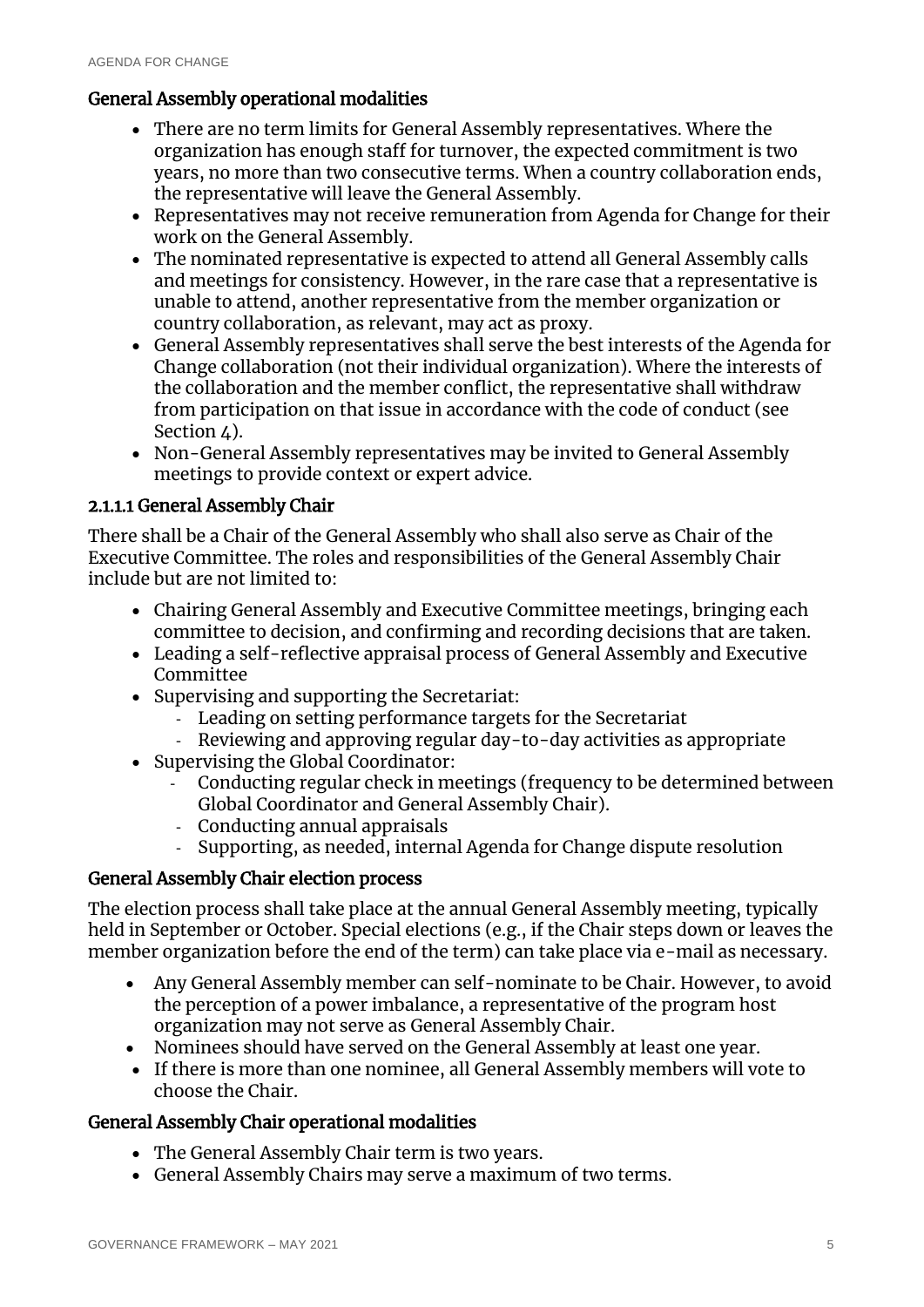- No member organization may have a representative as General Assembly Chair serve for more than two consecutive terms.
- General Assembly representatives shall review information and respond to requests in a timely manner.

#### 2.1.2 Executive Committee

The Executive Committee supports the operational functions of the Secretariat and has advisory and oversight roles for the Global Hub. It comprises the General Assembly Chair, two General Assembly organizational representatives (one of whom should be an employee of the program host organization), three General Assembly country collaboration representatives, and the Global Coordinator. The Executive Committee meets monthly.

#### Executive Committee roles and responsibilities

- Establishing the Agenda for Change governance document, holding the collaboration to account for it, and revising it when necessary, subject to the approval of the General Assembly.
- Delegating management, implementation, and other operational aspects of the collaboration to the Secretariat.
- Developing annual work plans and budgets for the Global Hub and Secretariat to support the Agenda for Change vision and strategy and ensuring their effective and efficient implementation.
- Supporting the Secretariat with fundraising in line with strategic objectives and plans.
- Engaging in periodic reviews and evaluations of the Secretariat's work.
- Delegating the financial and legal management of the collaboration's staff and funds to the host organization.
- Hiring/firing the Global Coordinator.
- Providing oversight on reporting to financing agencies for Agenda for Change.

#### Executive Committee selection process

The Executive Committee will be elected every two years. The election process will take place at the annual General Assembly meeting, typically held in September or October. Special elections (e.g., if a representative steps down or leaves the member organization before the end of the term) can take place via e-mail as necessary.

- Any General Assembly representative can self-nominate for the Executive Committee. Nominees should have served on the General Assembly for at least one year.
- If there are the right number and composition of nominees to meet the criteria above, General Assembly members can vote "no objection" to the list of nominees.
- If there are more than the number and composition of nominees that meet the criteria above, General Assembly members will cast votes for three Executive Committee representatives.

#### Executive Committee operational modalities

- Executive Committee terms are two years.
- Representatives may serve a maximum of two consecutive terms on the Executive Committee.
- Representatives are volunteers and may not receive remuneration from Agenda for Change for their work on the Executive Committee.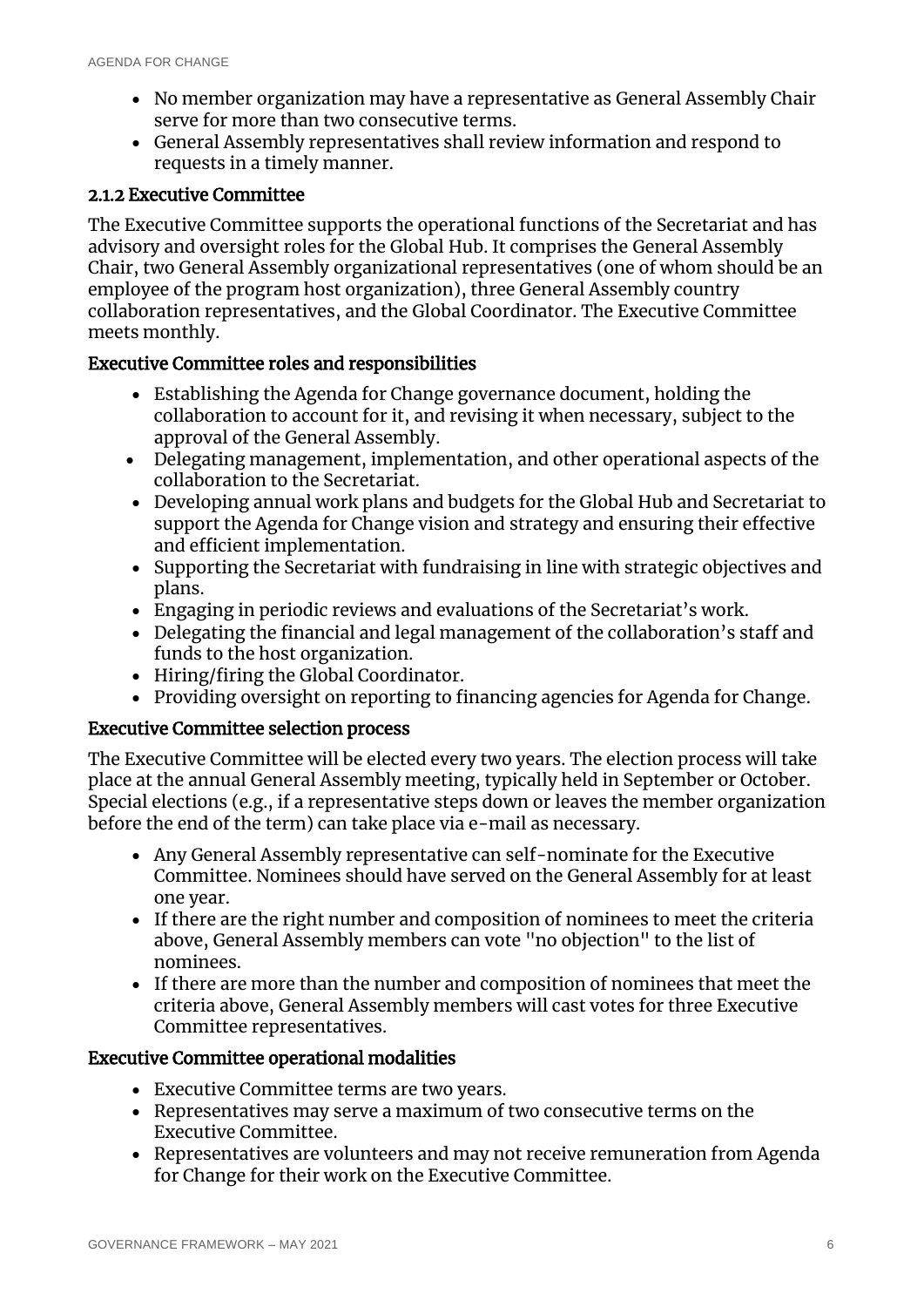- Executive Committee representatives shall review information and respond to requests in a timely manner.
- Executive Committee representatives shall serve the best interests of the Agenda for Change collaboration, not their individual organization. Where the interests of the collaboration and the member conflict, the representative shall withdraw from participation on that issue in accordance with the code of conduct (see Section  $\Delta$ ).
- Quarterly Global Hub expense reports and progress towards the work plans will be shared with the Executive Committee; however, they are not required or expected to make decisions on day-to-day operational aspects.

#### 2.1.3 Membership Committee

The Membership Committee is responsible for reviewing and approving new members of Agenda for Change. The Membership Committee will follow the process described in Section 3.3, and it will ensure that potential new members are aligned with the Agenda for Change joint principles (see Annex 1) and meet the minimum criteria for membership (see Section 3.1). The Committee members will determine when to meet.

#### Membership Committee nomination process

The Membership Committee is comprised of the General Assembly Chair, the Global Coordinator, and three nominated representatives from the General Assembly. It is preferred that at least one of the nominees represent a relatively new member of Agenda for Change. Representatives shall be knowledgeable about Agenda for Change joint principles and contributions.

The nomination process will take place at the same time as the annual General Assembly meeting, typically held in September or October. Special nominations (e.g., if a Membership Committee representative steps down or leaves the member organization before the end of the term) may be conducted via e-mail as necessary.

- Any member may nominate a representative for the Membership Committee.
- If there are the right number and composition of nominees to meet the criteria above, General Assembly members can vote "no objection" to the list of nominees.
- If there are more than the right number and composition of nominees to meet the criteria above, General Assembly members will cast votes for the appropriate number of Membership Committee representatives.

#### Membership Committee operational modalities

- Membership Committee terms are two years.
- Representatives may serve a maximum of two consecutive terms on the Membership Committee.
- Representatives are volunteers and may not receive remuneration from Agenda for Change for their work on the Membership Committee.

#### <span id="page-7-0"></span>2.2 Ad hoc task teams

Temporary Task Teams may be created by the General Assembly for a specific purpose and dissolved when the task is complete. They will be made up of interested member representatives who offer in-kind contributions.

#### <span id="page-7-1"></span>2.3 Secretariat

The Secretariat is responsible for the day-to-day operations of the collaboration. Specific responsibilities include: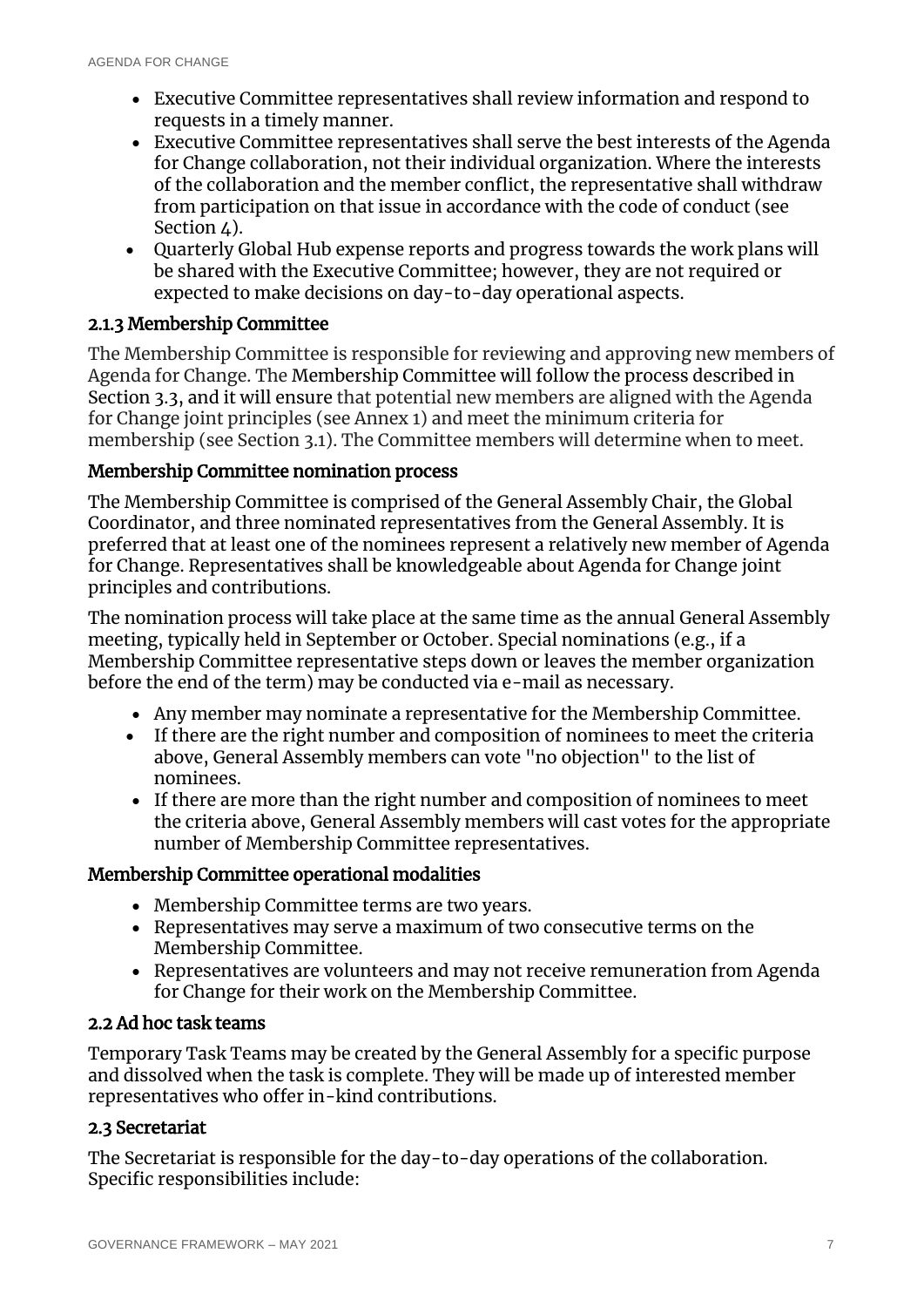- Support to Executive Committee and Global Assembly (e.g., co-developing work plans, budgets, results frameworks, etc.).
- Work with the Executive Committee to fundraise from a wide variety of sources in line with strategic objectives and plans.
- Hiring and managing consultants as needed to achieve the work plan.
- Coordinating knowledge sharing among members.
- Internal communication between the Global Hub and other member organization representatives.
- Membership outreach and member screening.
- Co-coordination of global events.

#### 2.3.1 Secretariat staffing process

Secretariat roles are full-time staff positions selected by an ad hoc hiring task team. While employed by a host organization, they report to the Executive Committee. Consultants will be selected by the Secretariat staff with approval of the Executive Committee.

#### 2.3.2 Secretariat hosting arrangements

The Secretariat is hosted by one or more of the member organizations. The Executive Committee will review the hosting arrangements every 5 years but can choose to move the Secretariat to a different organization at any time if that suits the needs of the collaboration. The responsibilities of the Secretariat host will be defined in an agreement between the host organization and the Executive Committee and should include providing office space or equipment/software to work from home, human resources support, and grant management such as expense processing and financial reporting.

#### <span id="page-8-0"></span>3. Membership

Members of Agenda for Change are expected to affirm their commitment to and support for the Joint Principles (see Annex 1) and align with and model the Sanitation and Water for All (SWA) collaborative behaviors (see Box 1 in Annex 1). Each Member's CEO and General Assembly member will be asked to sign a letter of commitment annually. This letter will be updated as needed with new membership expectations (for example, if the Governance Framework changes).

Members are encouraged to work with or in support of local WASH, civil society, or multi-stakeholder platforms. Members may coordinate with any other organizations, align with, or create whatever alliances, memberships, and/or consortia are relevant to their country or program contexts.

Every member of Agenda for Change will have an organizational representative on the General Assembly (see Section 2.1.1).

#### <span id="page-8-1"></span>3.1 Membership criteria

To qualify for membership in Agenda for Change, an organization must be supporting or engaging in systems strengthening approaches (e.g., providing funding, technical assistance, or market-based services) and additionally, be committed to:

- In at least one country, collaboratively strengthening WASH systems in accordance with the Joint Principles (Annex 1) and monitoring for accountability.
- In at least one country, working collaboratively with at least one other member on systems strengthening.
- At national and global levels, actively participating in learning and sharing around the organization's systems-based work.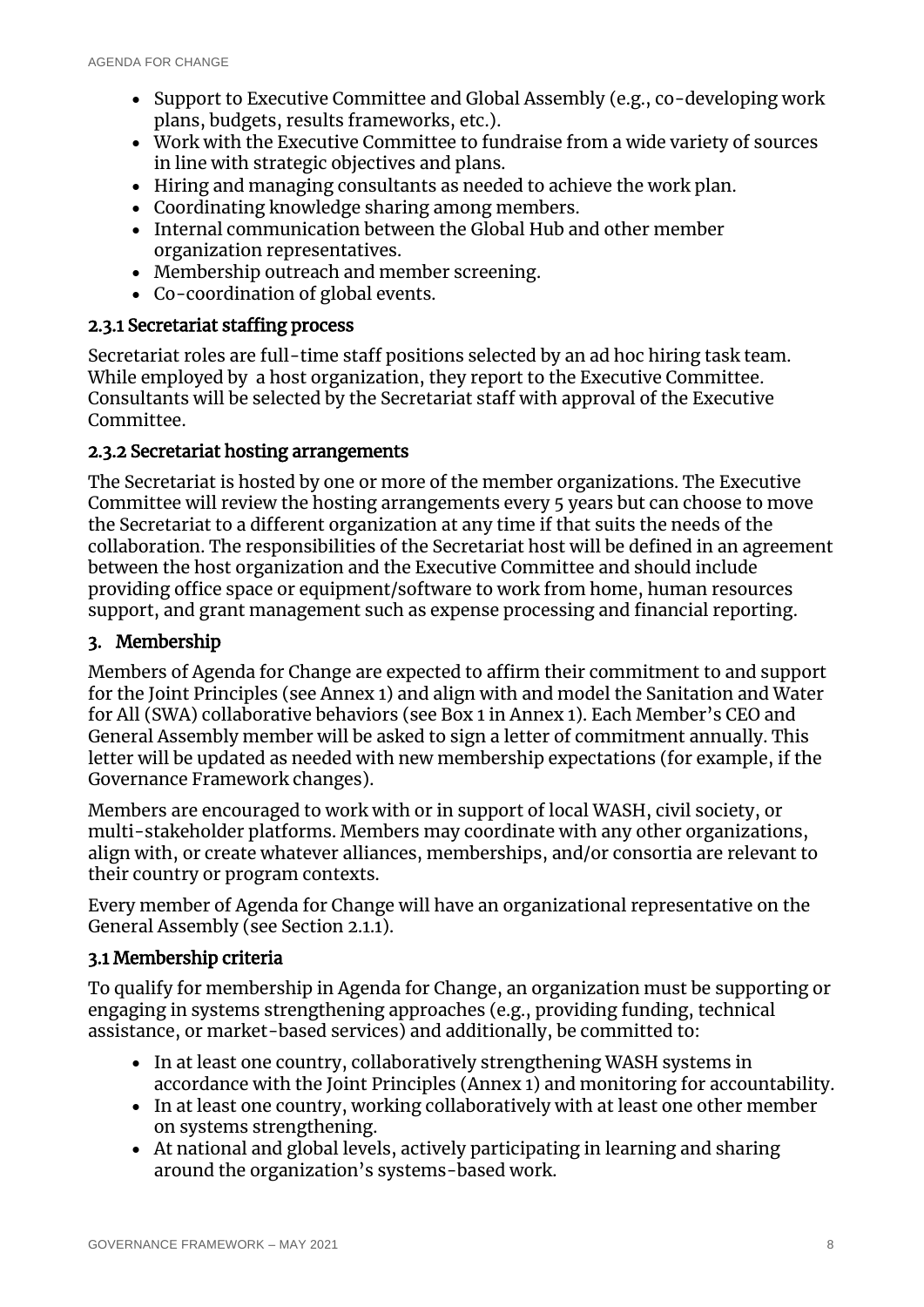- Supporting the "upstream" organizational changes necessary to work in collaborative systems strengthening approaches, such as ensuring that collaboration is built into staff job descriptions (i.e., CEOs/Executive Directors, country directors, program advisors, fundraisers).
- If these commitments are demonstrated in only one country where an organization operates, the organization must currently and actively be advocating for these ways of working across the entire organization.
- Agreeing to adhere to the code of conduct (see Section  $\angle$ ).

#### <span id="page-9-0"></span>3.2 Joining Agenda for Change

The Secretariat and the Membership Committee (see Section 2.1.3) shall be responsible for soliciting nominations from country collaborations and reviewing nominations to ensure they meet criteria. The membership review process involves the following steps:

- Country collaborations can nominate organizations currently supporting or engaging in collaborative WASH systems strengthening approaches to the Membership Committee on a rolling basis.
- The Global Coordinator will assess the nominated organization's apparent degree of alignment with Agenda for Change's membership criteria (see Section 3.1)
- Organizations that appear to meet the criteria will be invited to apply<sup>2</sup> to the Membership Committee:
	- The Membership Committee will consider the candidate's ability and willingness to participate in the global collaboration, which might involve an interview.
	- On a rolling basis, the Membership Committee will recommend all qualified applicants for consideration by the General Assembly at the next meeting.
- The General Assembly will vote on proposed members: "Approved," "Not approved – needs further vetting," or  $\alpha$ Wot approved."
- The Secretariat will notify applicants of the result:
	- For applications that are approved, the Secretariat will notify the new member and coordinate onboarding for Agenda for Change.
	- If an application is not approved, the Secretariat will provide brief feedback to the applicant on behalf of the Membership Committee. 3
	- If an application needs further vetting, someone from the Membership Committee will contact the applicant or the nominating country collaboration to resolve outstanding questions. Once the questions are resolved, the applicant may be reconsidered during the next Membership Committee meeting.

#### <span id="page-9-1"></span>3.3 Leaving Agenda for Change

Agenda for Change's General Assembly shall have the right for good and sufficient reason to terminate the membership of any organization that in the opinion of the General Assembly:

- Has failed to fulfill the requirements of proper professional and ethical standards;
- Is engaged in activities that are deemed to be detrimental or contrary to the joint principles or interests of Agenda for Change;
- Misrepresents the collaboration causing serious reputational damage;

-

<sup>2</sup> Information to be requested will be determined by the Membership Committee.

<sup>&</sup>lt;sup>3</sup> The form and content of feedback will be agreed upon by the Membership Committee.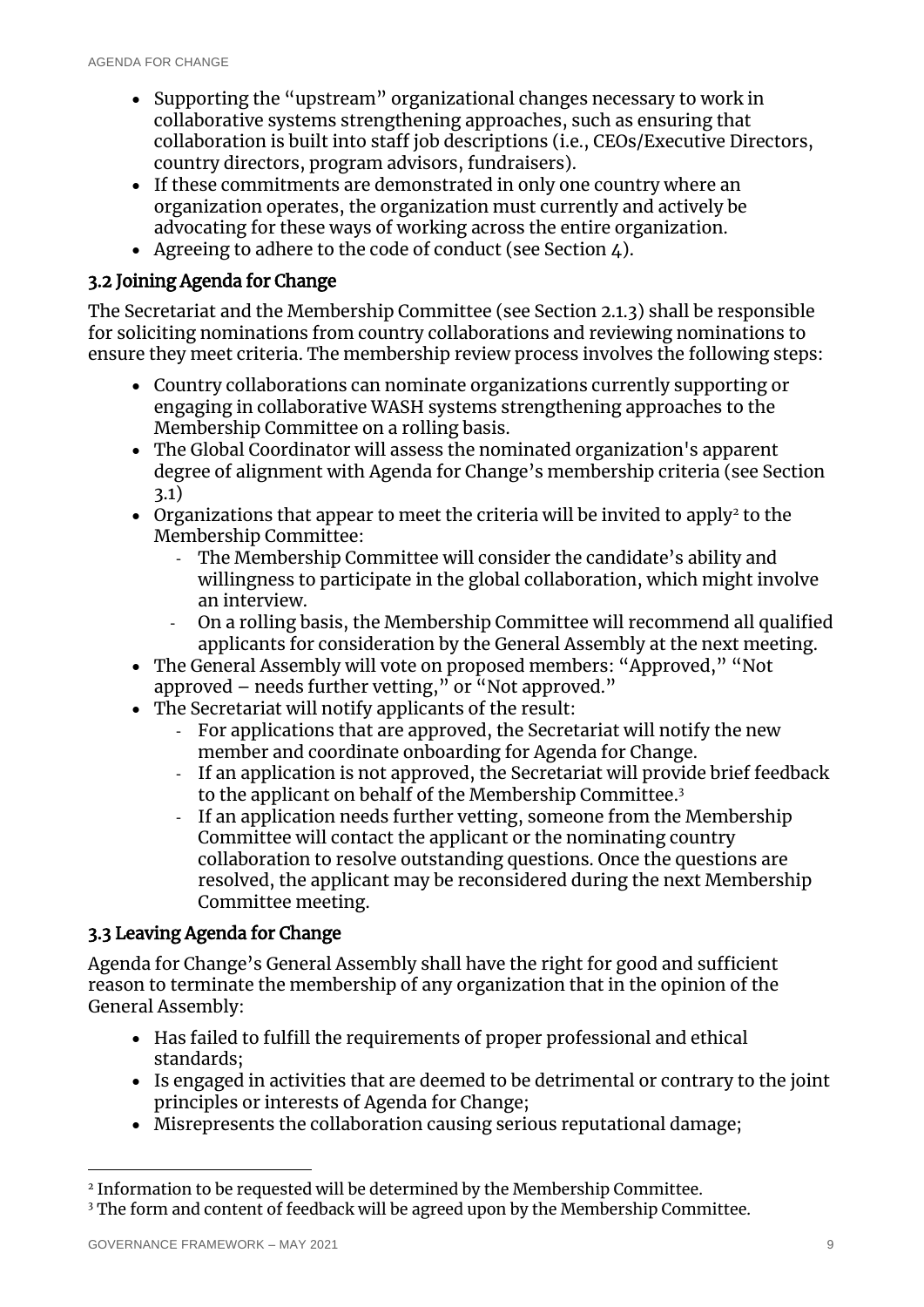- Commits Agenda for Change to activities or expenditures that are not agreed in advance by the Secretariat or the Executive Committee; and/or
- Has been convicted of criminal activity in a court of law.

If the need arises, the Executive Committee shall agree on a process for removing members and communicating any removal publicly.

If members cannot adhere to membership criteria, or want to leave the collaboration for any reason, they should notify the General Assembly Chair and Global Coordinator.

#### <span id="page-10-0"></span>4. Member code of conduct

It is fundamental to the integrity, credibility, and continued progress of Agenda for Change that every member supports, promotes, and works towards the shared goal of sustainable WASH service delivery through strong national and local WASH systems. All members must act in good faith towards this goal and commit to adhering to the principles set out in this code.

This code provides guidance on the standards and expected behaviors of Agenda for Change members and complements the Joint Principles and other agreed-upon governance procedures and structures. The aim is to ensure that Agenda for Change maintains high standards of integrity and to ensure that, as a voluntary collaboration, Agenda for Change is effective, open, and accountable.

Members and their representatives shall operate under the following principles whereby they:

- Shall take decisions objectively and openly regarding what is in the best interests of the Agenda for Change collaboration (using professional, organizational, and stakeholder perspectives to inform these decisions), recognizing that Agenda for Change and its members must use resources prudently and in accordance with the collaboration's mandate and governing law(s).
- Shall promote the joint principles and activities of Agenda for Change by representing the collaboration before a range of audiences as appropriate.
- Shall adhere to the Agenda for Change funding protocols (see Annex 2).
- Shall respect the fellow people and institutions of Agenda for Change, and the roles they play, always treating them with courtesy.
- Shall disclose all financial and related interests and relationships when they are relevant to the work of Agenda for Change. To preclude or resolve conflicts before they arise, members shall take the following steps:
	- Declaring a financial or other interest in a matter as soon as discussion begins, or, preferably earlier;
	- Withdrawing from the discussion for that item unless expressly invited to remain to give information;
	- Not being counted in the quorum for the part of the meeting devoted to that item; and
	- Withdrawing during any vote and having no vote on the matter.
- Members have a duty to report another member to the Global Coordinator if they believe that the specific member has violated any of the Agenda for Change Joint Principles (see Annex 1) or code of conduct (see Section 4), causing meaningful harm to the collaboration, its members, or the work of Agenda for Change.
- At the request of the General Assembly Chair, the Global Coordinator may have discussions with any member that might have breached the code of conduct or the joint principles. Members who are found to have breached the code of conduct or the joint principles may be asked to remediate the situation or leave the collaboration, as appropriate, by the General Assembly.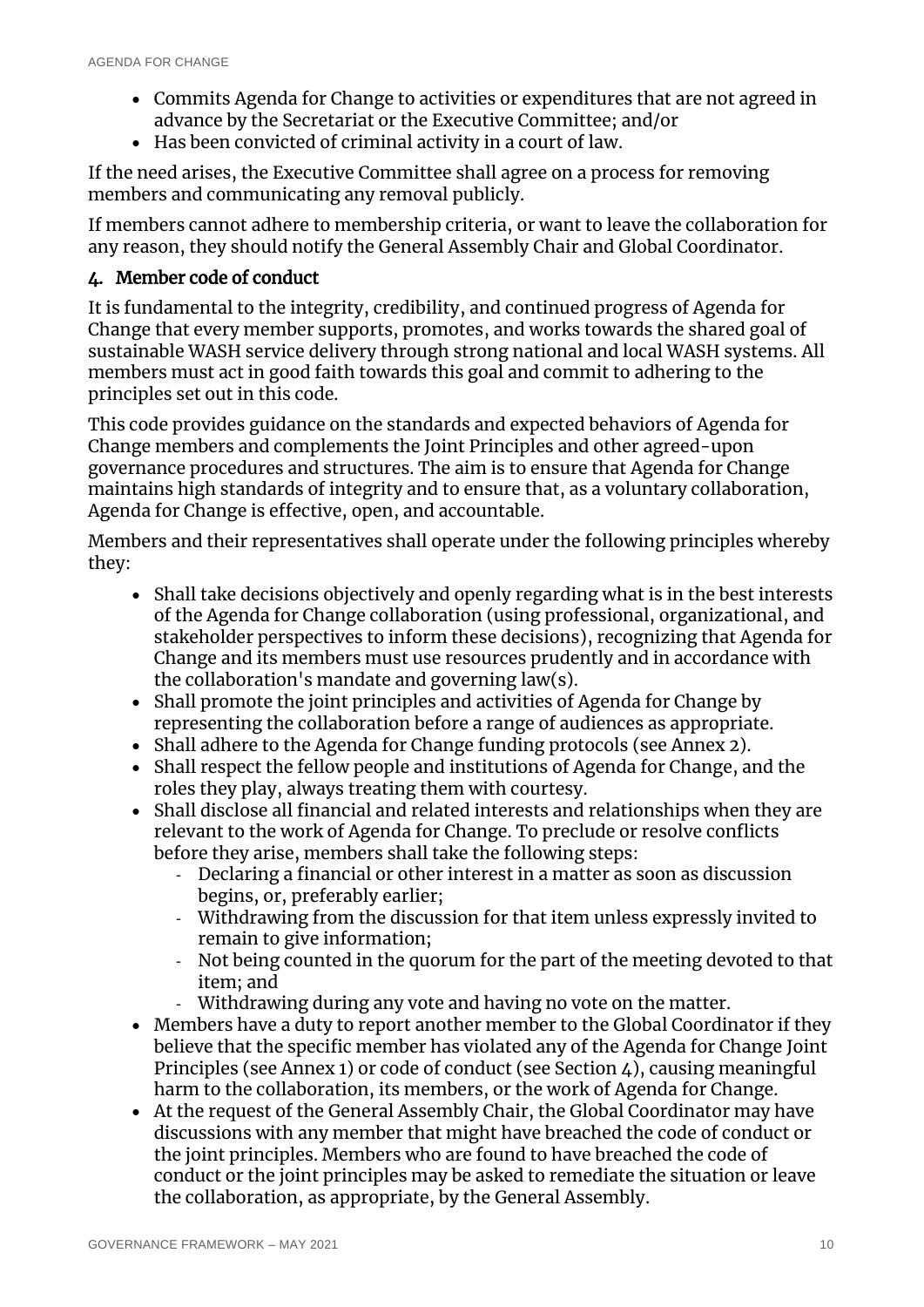#### <span id="page-11-0"></span>5. Dispute resolution

Members should seek to resolve disputes directly with other members in a timely fashion. If the dispute cannot be resolved directly, resolution of disputes among members may be addressed by the following mechanisms:

- Members shall report the dispute to the Global Coordinator, who will clarify what the dispute is through confidential discussions with all parties concerned.
- The Global Coordinator will aim to establish a common goal as agreed by both/all parties (i.e., the desired outcome of the dispute) and share ideas for solutions with both/all sides for meeting the common goal. This process will continue until all parties conclude on a satisfactory resolution.
- Once agreement is reached, all parties will discuss the responsibility each party has in implementing and maintaining the solution.
- If a resolution cannot be reached, the discussion will be elevated to the General Assembly Chair to determine a method of resolution.

#### <span id="page-11-1"></span>6. Revisions to this framework

At the annual General Assembly meeting, typically held in September or October, the Secretariat and General Assembly can suggest and agree upon revisions to this governance framework or the Joint Principles. Any revisions shall be communicated in writing to all members.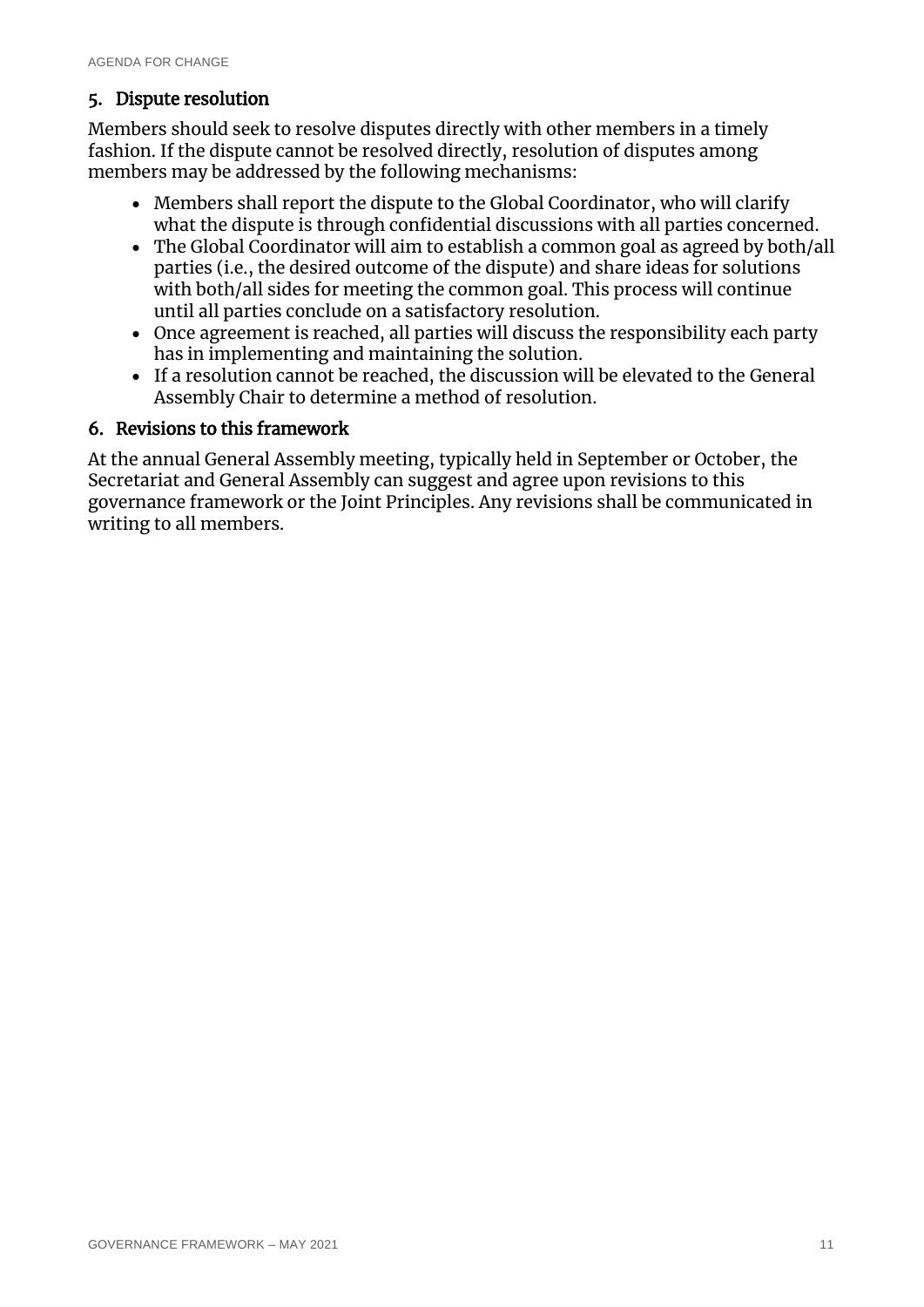## <span id="page-12-0"></span>Annex 1 - Agenda for Change Joint Principles

#### Global Level

We, as sector stakeholders, are committed to achieving the goal of universal access to WASH by 2030. Our mission is driven by evidence of the fundamental role of WASH in all development outcomes and in the broader poverty-eradication agenda. This target date is non-negotiable if we are to deliver on the internationally agreed SDGs.

Access to sustainable WASH services, as recognized by the United Nations (UN), is a fundamental human right.

To achieve universal access to sustainable WASH services by 2030, all agencies must redouble their efforts and fundamentally change their practices.

We are convinced the sector can achieve lasting universal access by 2030 but understand that this will require new partnerships, better use of existing finances coupled with new funding sources, and a serious commitment to monitoring for improvement.

We know that governments must lead efforts and that external agencies must work in a way that supports and builds government capacity to lead and to succeed. We commit to work collectively and adhere to key behaviors that strengthen countries' capabilities to deliver permanent and accountable access to WASH services (see Box 1).

We know that work needs to be financed more creatively and effectively and must address all stages of the service delivery cycle. We know that financing must come from individuals, communities, and district and national governments, and be combined with and supported by traditional aid and/or philanthropy and crucial funding vehicles like loans, social impact investments, and bonds. No robust country plan aiming to achieve universal access by 2030 should fail because of a lack of finance.

We understand that achieving universal access to permanent WASH services requires improvement in integration and alliance-building with other sectors, including health, education, finance, and the environment.

We commit to building on and supporting country-led institutions, processes and networks aiming to achieve universal access by 2030 and will find creative ways to support countries' participation and leadership in broader sector initiatives like the Sanitation and Water for All (SWA) membership.

#### National Level

Achieving universal access to WASH services that last is only possible with government leadership and political commitment, and when policy makers and service providers are held to account for responsive services that reach all communities.

Strong institutions that are accountable, responsive, and well-coordinated are necessary to deliver and sustain services. All members will work together to strengthen key sector building blocks, including:

- Sector policy/strategy
- Sector coordination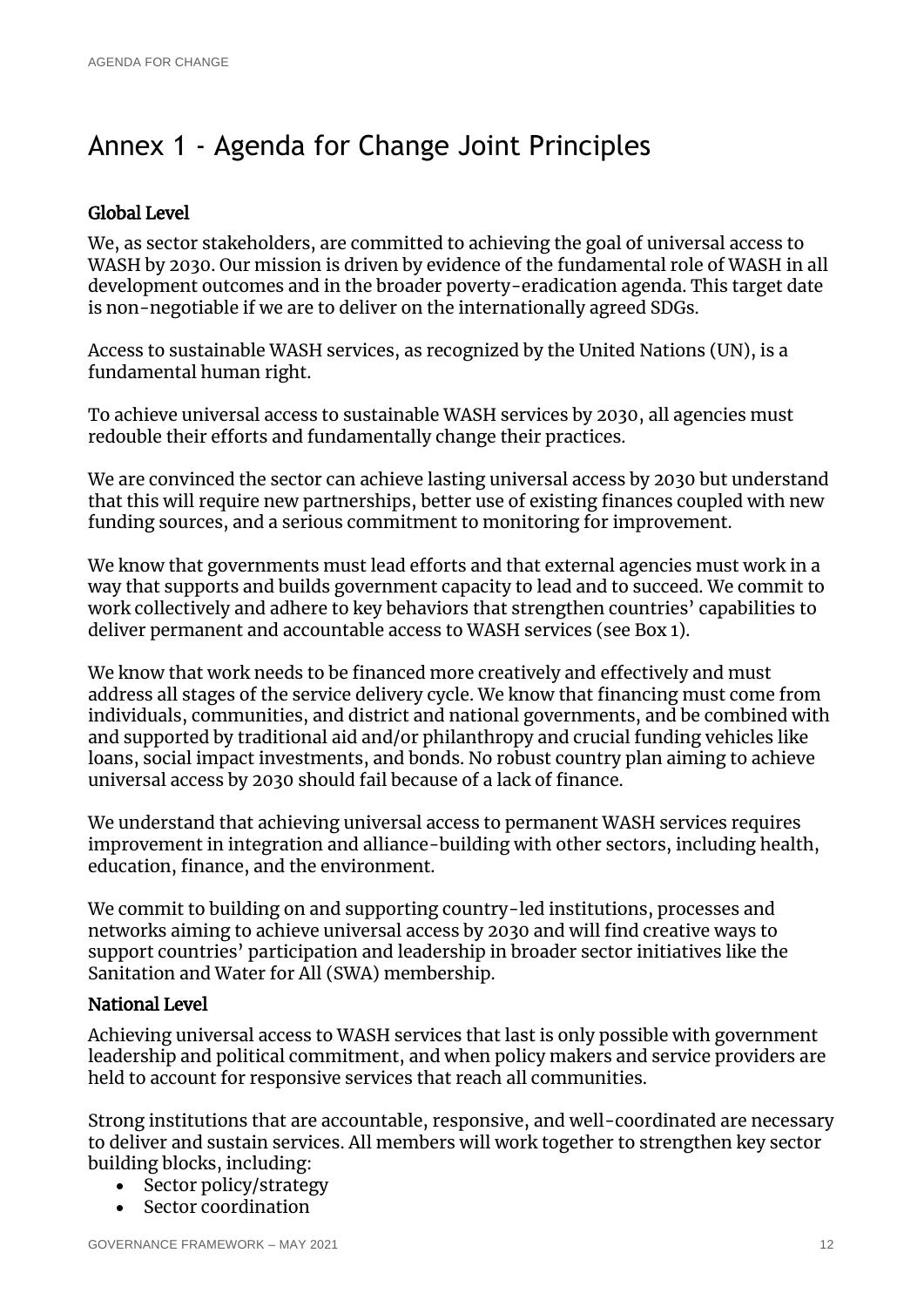- Sector finance
- Institutional arrangements—which include frameworks for regulation and accountability
- Performance monitoring—which can lead to regulation of service providers and services, and ensures inevitable challenges are understood and addressed in a timely way

We commit to investing and participating in a continuous process of planning, monitoring, assessment, and corrective action. The ability of a sector to continuously learn and adapt, both for policy and operational practice, should be a core requirement and not viewed as an optional extra.

To deliver universal services we must tackle inequalities by targeting resources at the most marginalized and excluded people and ensure the articulation of their rights to WASH services is met with responsive and accountable service provision—in short, including everyone.

National policymaking and monitoring systems should enable—and be informed by implementation processes at the district level, especially where there are significant gaps between stated policy and actual practices.

#### City and District Level

Success will mean every household and public institution (e.g., schools and clinics) has access to water and sanitation services that last. Although hard to achieve, this is measurable and is the cornerstone of our efforts, with a focus on nobody being left behind.

Success at district and city levels will require new alliances and working relationships between local government, local communities, and the local private sector, with governments taking the lead. External agencies should work with all these players to ensure success—and we commit to doing this in our work.

We are not ideological about who provides WASH services. The outcome we seek is simply that water flows and sanitation and hygiene services are guaranteed for all, permanently. Different management arrangements can be constructed to achieve this result: public, private, community or combined.

Achievement of district-wide or city-wide access requires planning, including comprehensive investment plans. We will support district-level and city-level agencies to coordinate around the development and delivery of these plans. As external agents we and others must respect the primacy of district and city-level planning, coordinated, and led by local government.

District-based or city-based models of universal service provision should inform national (and global) policy, programming, finance, systems, and practice priorities. We commit to investing in documentation and learning from our own and others' work at the local level, and to dissemination of this to higher levels through learning mechanisms.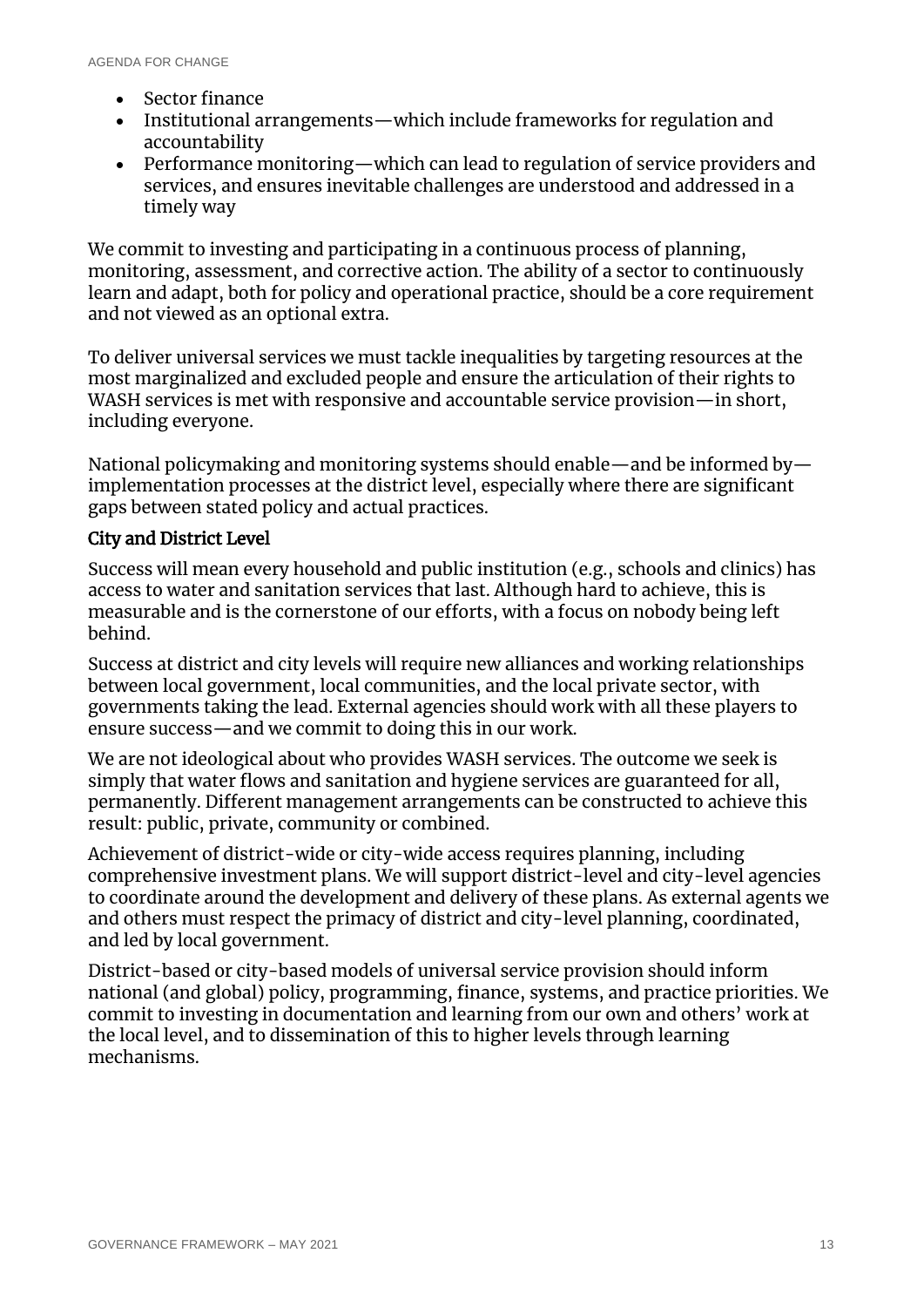The monitoring systems used by all WASH agencies should aim to strengthen local and national monitoring systems, and, where these systems are available and sufficiently robust, to use them for their own monitoring.

#### Box 1: Behaviors for effective, equitable, and sustainable development cooperation in the WASH sector

#### 1. Enhance government leadership of sector planning processes

Government leadership is essential for directing and coordinating resources including external support—around nationally agreed sector priorities, strategies, and plans. In particular, sector development requires a governmentled, multi-stakeholder cycle of planning, monitoring, and learning. Where such sector planning processes are weak or not in place, partners should jointly support efforts to build and strengthen them.

#### 2. Strengthen and use country systems

Core country systems are the fundamental capabilities of government needed for the effective and transparent management of public resources, including those received through development assistance. These systems include: public financial management, HR management, statistics, procurement and contract management. Core country systems are key to financing capital expenditure for water and sanitation services as well as for monitoring and regulating services. Government and partners should agree a set of intermediate steps to progressively strengthen and use country systems to develop, monitor and regulate water and sanitation services.

#### 3. Use one information and mutual accountability platform

To decide where to invest, how to sustain and improve water and sanitation services and to understand which policies and strategies work, it is crucial that sectors have reliable data and engage in critical joint reflection and adaptive management. Effective development cooperation requires appropriate, inclusive processes that encourage all partners to demonstrate and demand mutual accountability for sector progress.

#### 4. Build sustainable water and sanitation sector financing strategies

Transparency and predictability of all resources is critical in allowing governments to exercise a leadership role in directing and monitoring sector investment. Sector financing strategies are critical components of effective sector planning in the medium and longer term. They are critical both to domestic accountability, and to the governments' capacity to hold external support agencies accountable and vice versa.

We commit to jointly ensuring community empowerment and engagement is recognized as a fundamental part of ensuring the rights of all to WASH services are realized and ensuring that governments and service providers are held to account.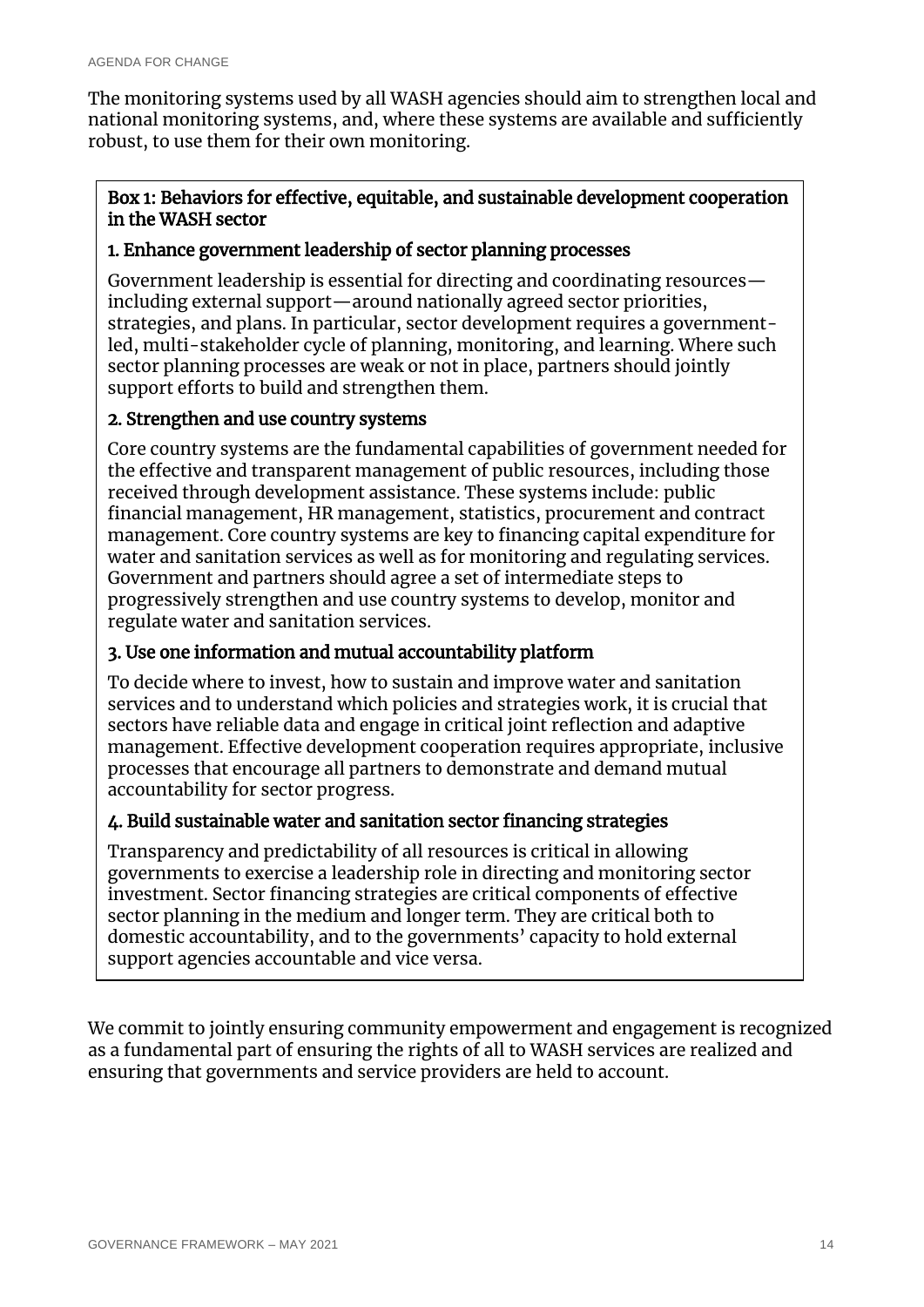## <span id="page-15-0"></span>Annex 2 - Agenda for Change Funding Protocols

The following outlines a set of funding protocols or etiquette that guides the process for collaborative or joint funding for the coordination mechanisms for Agenda for Change including the Global Hub and possibly country coordination mechanisms.

- Each Agenda for Change member or consortium of members is free to seek funding for their systems-based work that aligns with the joint principles and may mention they are a member of the collaboration but will not represent the collaboration or seek funding using the Agenda for Change brand (see Annex 3 for branding guidelines).
- Exceptional opportunities (e.g., those proposed by donors) will be discussed by the Executive Committee.
- Members can only approach donors on others' behalf if in a formal consortium agreed in writing or for a specific bid or pitch agreed in writing with other members.
- Members should not, without consent, represent or comment on the approach, performance or programs of other members when talking to donors or other actors.
- If a donor approaches the Secretariat to fund either the Global Hub or a combination of support for the Global Hub and country specific support, the Global Coordinator will share that opportunity with all members working in that locale. Each member will have an equal opportunity to receive that funding and by Member representatives at the country level will decide on which organizations should receive funding with support from the Global Hub.
- Agenda for Change members should respect existing funding relationships of other members.